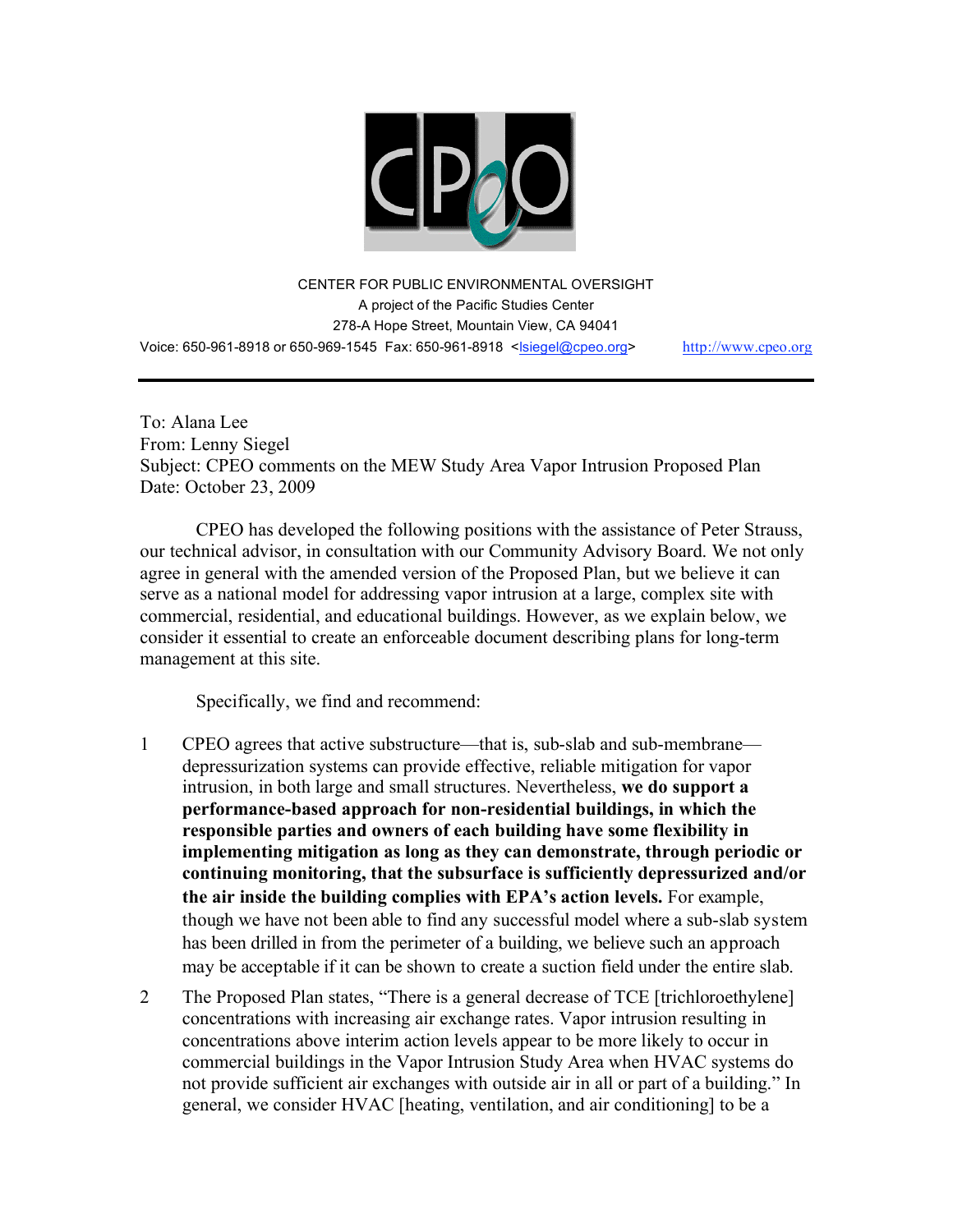supplement to sub-structure measures, not a stand-alone remedy, for many of the reasons that EPA stated in its August 20, 2009 "Potential Changes to Proposed Vapor Intrusion Remedy." **But we are willing to accept HVAC systems as mitigation if they are operated and monitored to ensure protection—that is, achievement of EPA's performance goals—whenever the building is occupied.** We propose that *if* the HVAC system is used as the primary mitigation system, *then* it should be operated for one additional hour before and after the presence of any building occupants, including security or custodial personnel. While in modern buildings with building management systems such an approach is feasible, we believe that building owners should weigh the energy costs and greenhouse gas emissions associated with longer operation of HVAC systems before agreeing to rely on them as remedies. Still, we believe that there may be buildings that normally operate HVAC systems around the clock, for which there would be no additional run time.

3 **Achieving indoor air concentrations based upon the long-term health effects of exposure should be the primary Remedial Action Objective or Performance Goal for the vapor intrusion remedy.** These, in turn, should comport with EPA's latest air action levels, which are the Regional Risk Screening Levels and the modified action level based on California's findings for TCE. Because industries in this area no longer use TCE, the much weaker occupational standards for the same chemicals are not applicable.

As suggested above, while CPEO believes that engineering controls such as substructure depressurization are the most appropriate remedies for most of the buildings in the study area, we will support other types of remedies—including podium construction—as long as they achieve the performance goals. These goals, including actual or projected target indoor air concentrations for TCE, PCE, benzene, and vinyl chloride, should be documented in the Final Plan or Decision Document. The latter two compounds are mentioned because a study by NASA in March 2005 ("Preliminary Regulatory and Cost Evaluation of Alternative Approaches to Vapor Intrusion Mitigation," EKI) identified these compounds as potentially exceeding the Bay Area Air Quality Management District's trigger levels for requirements that a depressurization system needs to be equipped with an air emission control device, such as granular activated carbon.

- 4 Performance goals for residential and commercial uses should be identified in the Proposed Plan. **For those buildings that serve as classrooms, house students, or have day-care centers, residential standards should be used.**
- 5 As implied above, long-term monitoring of the remedy is critical to its success. The Proposed Plan pays little attention to this aspect of the cleanup, but we have found that it is important to lay out a framework for these activities prior to approval of the remedy.

**Wherever mitigation is required, it should be supported by a long-term management plan, or what New York State calls a Site Management Plan (SMP).** This SMP should be developed along with the remediation plan and then updated as information becomes available. Because the university campus at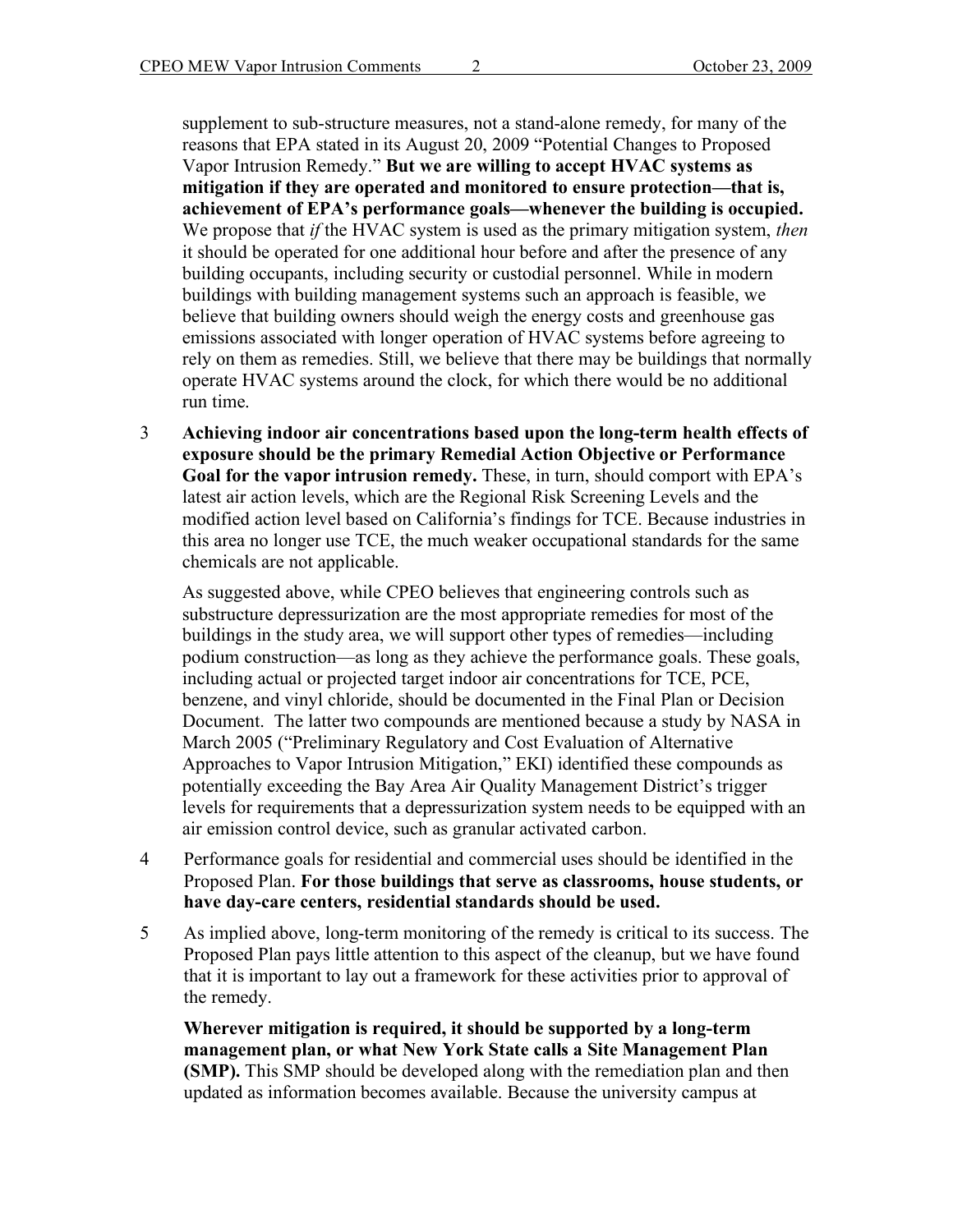Moffett Field (which will house students, have classrooms, food service, and day care) falls within the boundaries of the Vapor Intrusion Study Area, the SMP is an even more essential part the long-term protection that should be provided.

The primary purpose of the SMP should be to establish a monitoring and inspection system for each structure that ensures that the performance goals are achieved and are not compromised. The plan should designate how future inspections are to be carried out, with what frequency and with what tools, and it should lay out what training is necessary for the inspectors. The draft SMP should be made available for public comment. Some of the major components are outlined below.

- a. Notice. The SMP, including a summary for lay readers, and reports (sampling, inspection, contingency activities, etc.) generated under its requirements should be available to the public, **and each entrance to a non-residential building should contain a sign or plaque reporting that the property is subject to an environmental SMP, with instructions for accessing it.** Such signs should inform current and future occupants without unnecessarily frightening them.
- b. Monitoring of Physical Parameters. **Immediately after installation, the functionality of mitigation systems should be confirmed.** Vapor barriers should be smoke tested for leaks and sealed wherever a penetration is found. Depressurization systems should be pressure-tested at distal locations and modified if the pressure differential does not meet design objectives. **Pressure testing should continue periodically for as long as there is contamination on site and the building is occupied.** Depending upon site conditions, that could be quarterly or annually.
- c. Indoor air sampling. **Indoor air sampling should be conducted immediately after installation.** Occupants of buildings also need direct confirmation that the air is safe. Although this practice may be considered to be redundant with pressure testing (assuming that sub-structure depressurization is the remedy), it is useful to conduct indoor air sampling annually. This is particularly true for buildings that are going to be used as classrooms, residential housing and dormitories, and childcare facilities, and for building that are going to rely on other remedies. **Indoor air monitoring is essential in buildings where the selected remedy is an HVAC system or passive sub-slab ventilation**. Ideally, if there is no centralized HVAC system, each distinct airspace should be sampled. Vapors under an entire slab can become concentrated inside one room if there is a preferential pathway into that room, and that will not be detected if testing is done in another room with no air connection to the first.
- d. Operations and Maintenance. **There should be an operation and maintenance plan that assigns responsibility for keeping operating equipment, such as fans, in working order.** This may include automatic alarms for reporting system failure. If HVAC systems are considered part of the mitigation system, there should be an enforceable schedule to ensure that ventilation is effective whenever the building is in use.
- e. Inspections. **There should be a tiered, regular approach to inspecting engineering controls**, including passive components of the mitigation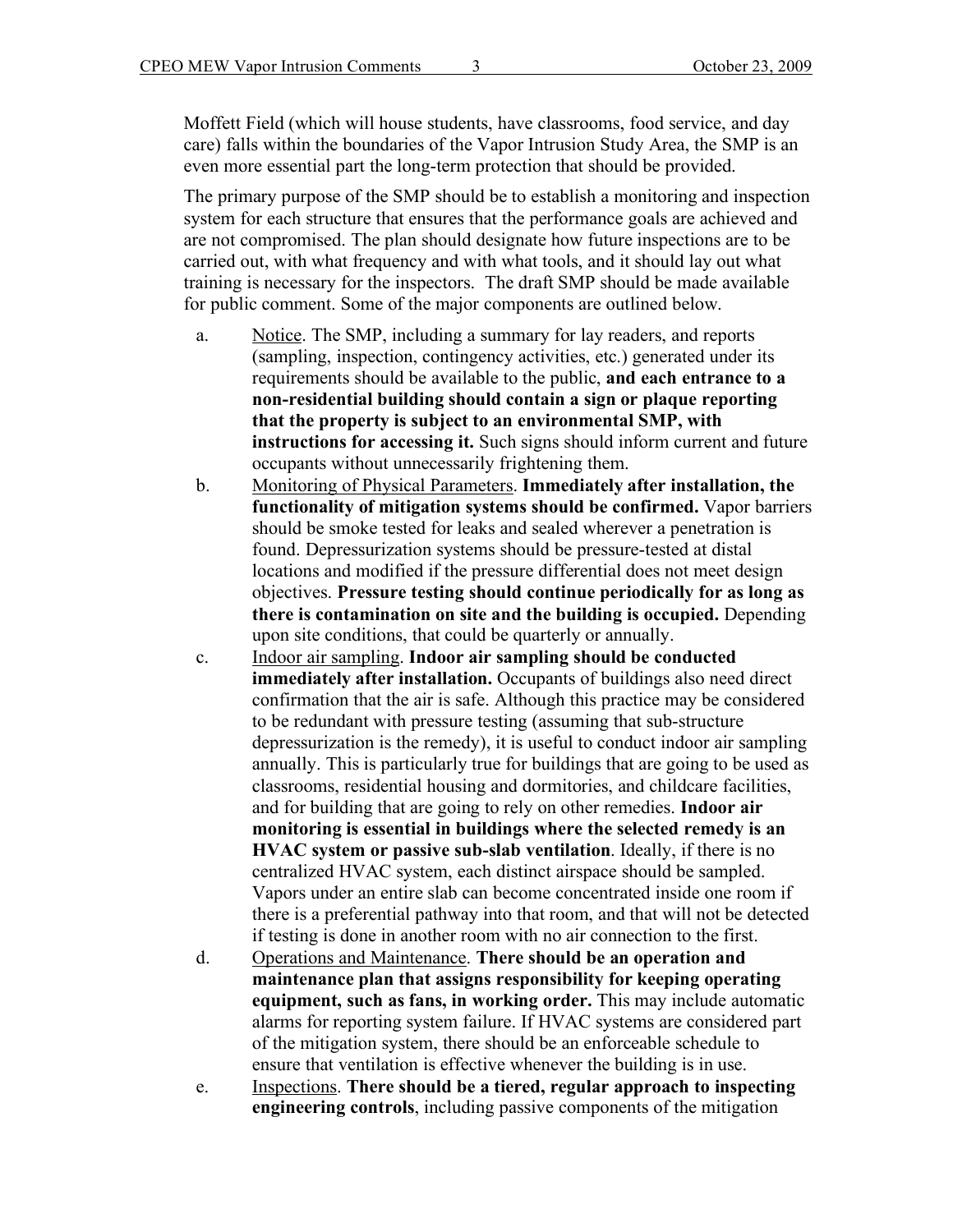system, such as the visible elements of vapor barriers and the integrity of institutional controls (below). Inspections should follow a checklist, and be performed on at least a quarterly basis. The frequency of inspections and monitoring may be adjusted to account for site-specific information.

- f. Institutional Controls. **There should be clear, enforceable prohibitions on activities that would undermine remediation and mitigation systems** (such as drilling holes in the slab), as well as changes in use of the property that might increase the likelihood or severity of exposures.
- g. Training. **All personnel charged with inspection and operation and maintenance, as well as those charged with reviewing their reports, should be trained in their tasks so they may properly determine when and to whom to report problems.** Training should explain the purpose of each activity, as well as how to conduct it.
- h. Contingency Planning. **Each SMP should outline actions to be taken if mitigation systems or other engineering controls fail, if indoor air concentrations exceed standards, or if groundwater contamination increases, rather than decreases.** Other contingencies include fires, floods, earthquakes and other natural disasters. A contingency plan should address the most probable events that would trigger a change of approach, and it should be developed and updated by a group of interdisciplinary experts in the fields of toxicology, geology, hydrology, chemistry and the social sciences.
- i. Continuous management. **SMPs, should, to the extent possible, use continuous monitoring tools**. Continuous management tools are emerging, based upon the widespread and inexpensive availability of Internet connections. Continuous management systems can not only be designed to demonstrate that active systems are operating, but they can report pressure data and even vapor concentration results—if the proper sensors are available. Provision should be made to incorporate new sampling technologies as they emerge.
- j. Annual Reports. **Annual reports should be prepared for each building or groups of buildings**. Each report should summarize findings from the monitoring and inspection reports, confirm the continuing effectiveness of engineering and institutional controls, and determine whether remedial objectives or performance standards are being met. If not, it should lay out a plan for achieving those standards and for confirming that achievement.
- k. Certification. An environmental professional or licensed engineer should be responsible for preparing the annual report, and **he or she should certify not only the annual report but also the monitoring and inspection reports for the year covered by the report.**
- 6 **CPEO supports the suggestion that the City of Mountain View promulgate a City Health and Safety Ordinance** (HSO). We believe such an ordinance should do the following: 1) regulate the operation and maintenance of the HVAC systems and other remediation methods in commercial buildings that fall within the Vapor Intrusion Study Area; 2) provide buyers or tenants of residences within the Vapor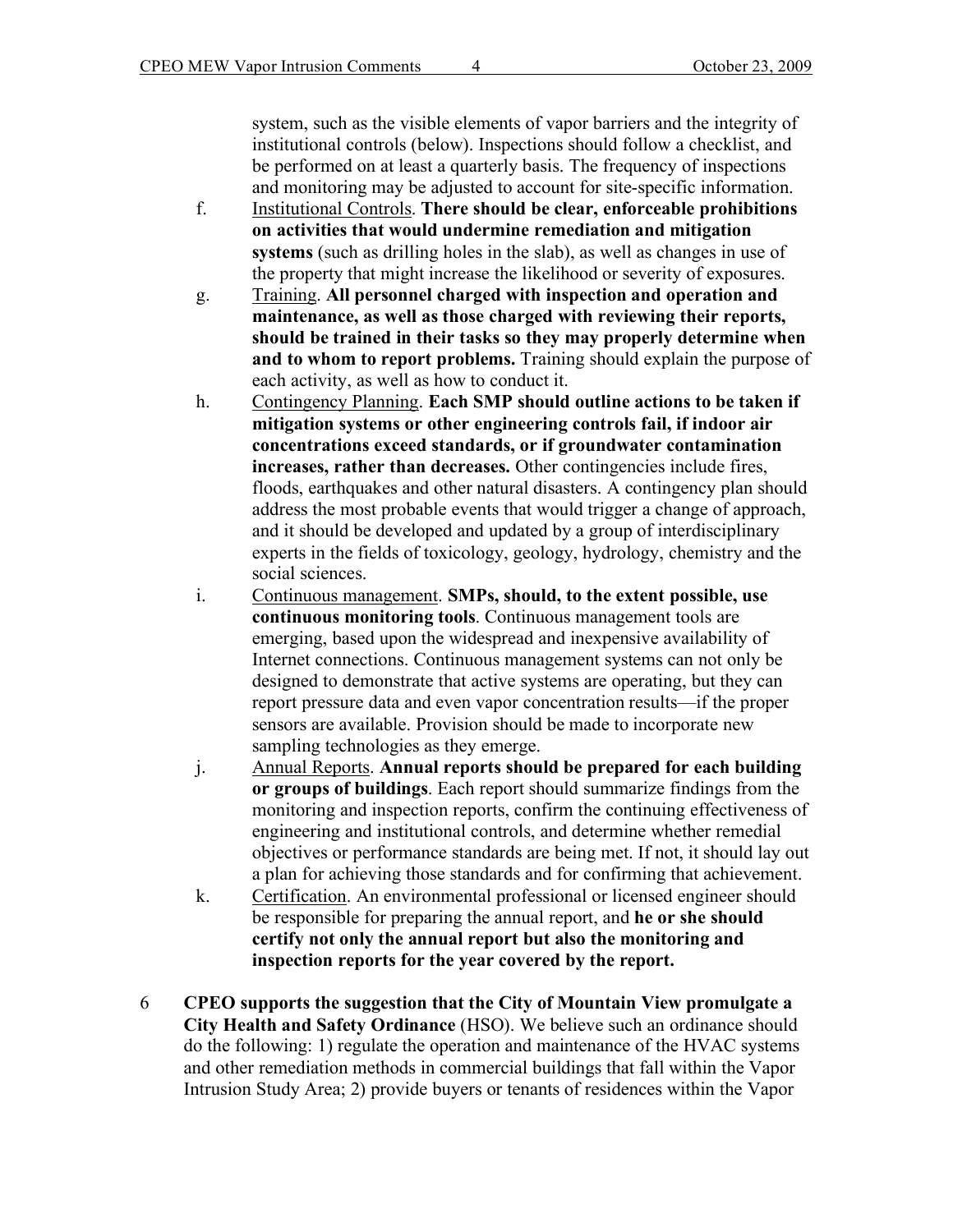Intrusion Study Area within the city with an opportunity to have the indoor air tested and mitigated, if necessary, at the expense of the Responsible Parties, and; 3) obligate sellers or lessors of residential property to inform potential purchasers and tenants of the opportunity to have their residence tested, if it has not been tested within the last 24 months.

The responsible parties should bear all the costs of implementing the ordinance, and we suggest that the City enter into an agreement with one or more qualified third parties to implement the ordinance as well as monitor any associated institutional controls.

To address the contingency that Mountain View does not agree to adopt a Health and Safety Ordinance, EPA should articulate in its Proposed Plan an alternative approach to ensuring that performance goals are being met. It should consider proprietary controls with third party management as well as oversight by state agencies—at the expense of the Responsible Parties.

As recommended above, owners of residential structures falling within the bright line of the Vapor Intrusion Study Area should have an opportunity to have their homes tested for vapor intrusion and an obligation when selling or leasing the residence to disclose either the results of the test, or the opportunity to have the home tested. Because California requires disclosure of proximity to Superfund Sites, this should be no extra burden on the homeowner, and it will provide them with the opportunity to have their homes tested.

If a residence does not have a vapor intrusion problem (through indoor air tests within the past 24 months, and that groundwater remediation is continuing to capture the western plume), property owners should be able to state, "To the best of our knowledge, we do not have a vapor intrusion concern." If a mitigation system is in place, then the owner must disclose this.

- 7 We believe that the boundaries of the residential portion of the Vapor Intrusion Study Area lines on the map are not well enough delineated because relatively few monitoring wells are used to extrapolate the precise location of the 5-part-perbillion TCE-concentration contour line. **We suggest that EPA and the PRPs at least double the number of boundary monitoring wells and update this map annually.** Indoor air testing results, indicative of the extent of the groundwater plume, should be incorporated in updated maps.
- 8 **There should be an enforceable mechanism for regulating mitigation systems on federal property, similar to the local ordinance**. In particular, occupants of residential units on federal property should have the same opportunity to request testing and additional mitigation as residents in Mountain View.
- 9 **For new construction, we favor** *active* **sub-structure depressurization (with a vapor barrier) as the presumptive remedy**. Passive systems are unpredictable, as they rely on changing outdoor air pressure to provide a negative pressure. In warmer months and climates, ambient pressure at the roofline may be greater than the subsurface, and passive systems may provide little help. In most cases, they do not create the same pressure differential between the sub-surface and the indoor air